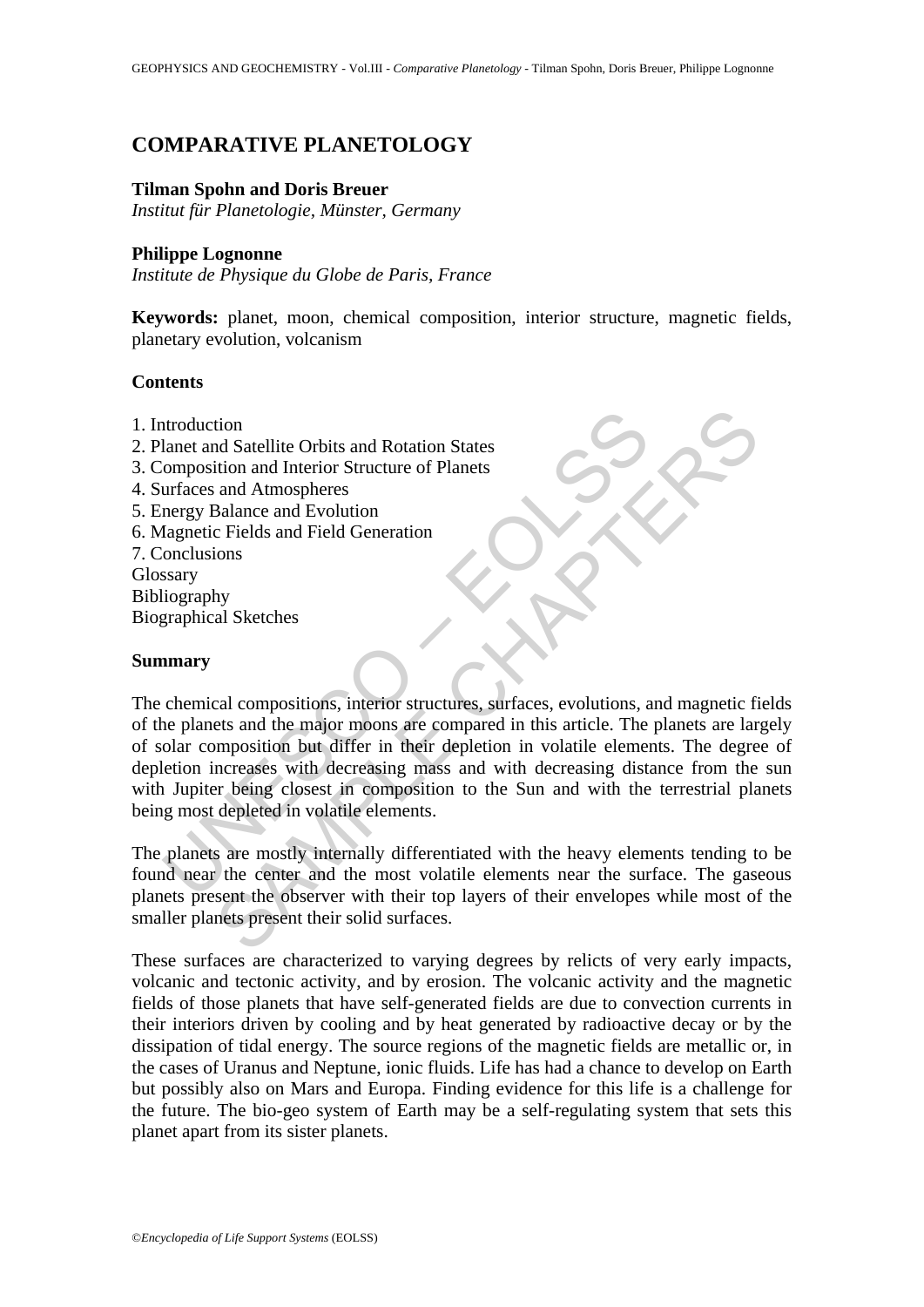## **1. Introduction**

The solar system contains a myriad of bodies ranging in size from the Sun to miniscule dust particles. The nine planets Mercury, Venus, Earth, Mars, Jupiter, Saturn, Uranus, Neptune, and Pluto are shown in Figure 1. The Sun, a middle-aged main sequence star, contains 98.8% of the mass of the solar system but only 0.5% of its angular momentum. The next smaller body, Jupiter, still 300 times more massive than Earth (compare Table 1), contains more than 60% of the mass of the rest. Jupiter is the biggest of the *giant planets*, a group of gaseous planets that constitute a major subgroup of the solar system. Among the giant planets are, in addition to Jupiter, Saturn, Uranus, and Neptune. The latter two are sometimes called the *subgiants* because they are notably smaller than Saturn and Jupiter. Earth, the biggest member of the other major subgroup of family members, the *terrestrial planets*, is the only planet on which we know to date that life had a chance to develop. Among the members of this group are Mercury, the innermost planet, Venus, Earth's twin with respect to size and mass, and Mars. The latter planet has the best chance of having developed some primitive forms of life, which makes it the prime target of space missions in the first decade of the twenty-first century. The terrestrial planets together have about 0.005% of the mass of the solar system. Table 1 collects some data of general interest on the planets and some major moons.



Figure 1.The nine planets Mercury, Venus, Earth, Mars, Jupiter, Saturn, Uranus, Neptune, and Pluto are shown in this compilation of NASA images with their correct relative sizes and ordered according to their distance from the Sun Mercury is barely visible at left close to the arc of the surface of the Sun and Pluto is barely visible at the outer right. The dark spot on Jupiter is the shadow of Io, one of its major satellites. © C.J. Hamilton, available online <http://planetscapes.com>

|                                          |                | <b>Terrestrial, Earth-like planets</b> |       |             |                |               |               |                |        |
|------------------------------------------|----------------|----------------------------------------|-------|-------------|----------------|---------------|---------------|----------------|--------|
|                                          | <b>Mercury</b> | Venus                                  | Earth | <b>Mars</b> | <b>Jupiter</b> | <b>Saturn</b> | <b>Uranus</b> | <b>Neptune</b> | Pluto  |
| Radius (km)                              | 2438.          | 6052.                                  | 6371. | 3390.       | 71492.         | 60268.        | 24973.        | 24764.         | 1152.  |
| Mass ( $\times$ 10 <sup>24</sup> g)      | 0.3302         | 4.869                                  | 5.974 | 0.6419      | 1899.          | 568.46        | 86.63         | 102.4          | 0.0131 |
| Density $(10^3 \text{kg})$<br>$m^{-3}$ ) | 5.430          | 5.243                                  | 5.515 | 3.934       | 1.326          | 0.6873        | 1.318         | 1.638          | 2.050  |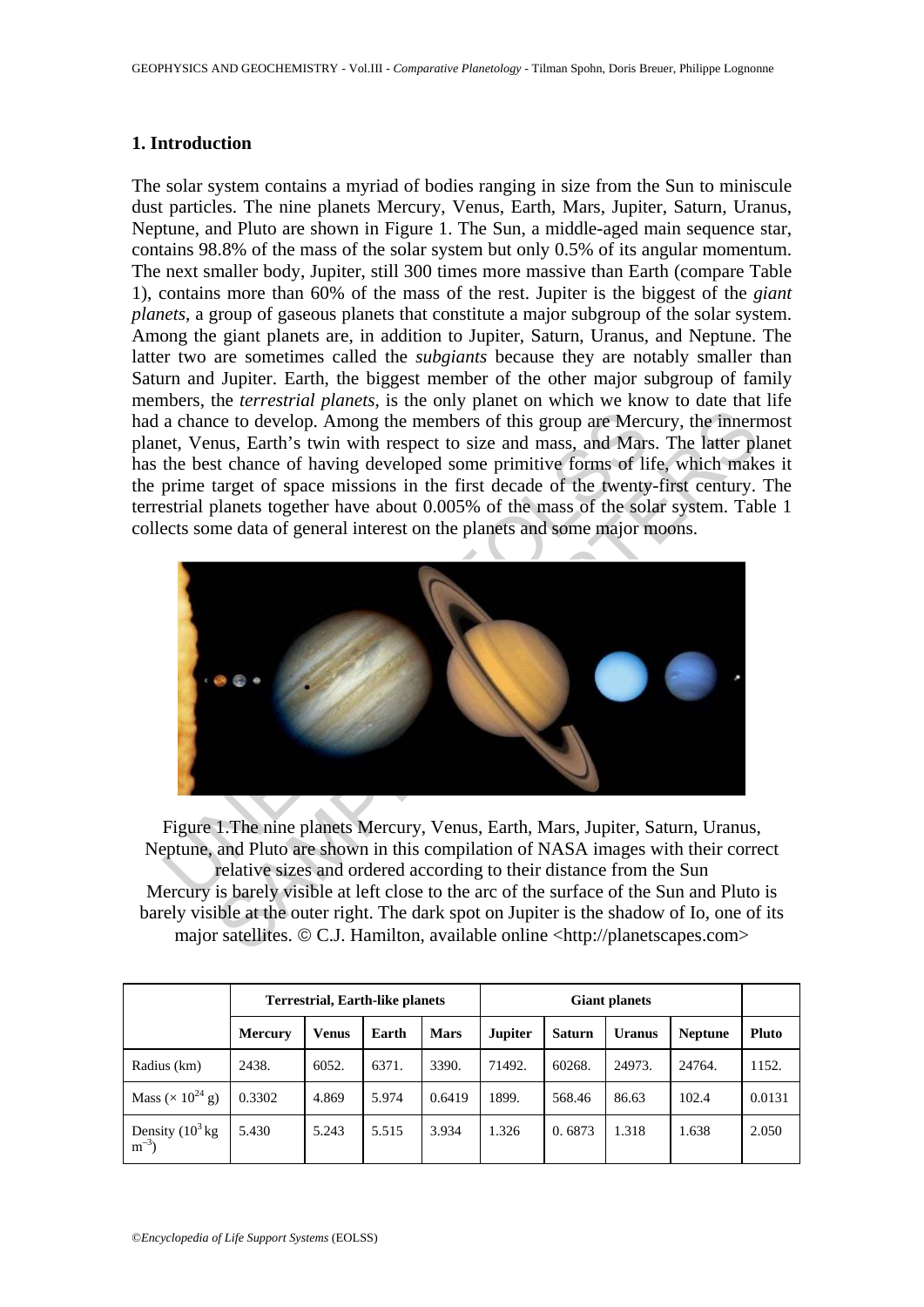| Uncompressed<br>density $\overline{(\text{kg m})}$<br>$3$ )       |  | 5.3                      |       | 4.0                      |       | 4.1            | 3.8                         | 0.1             | 0.1             | 0.3            |               | 0.3                    |       | 2.0            |  |
|-------------------------------------------------------------------|--|--------------------------|-------|--------------------------|-------|----------------|-----------------------------|-----------------|-----------------|----------------|---------------|------------------------|-------|----------------|--|
| Rotational<br>period $(da)$                                       |  | 58.65                    |       | $243.0^{b}$              |       | 0.9973         | 1.026                       | 0.4135          | 0.4440          |                |               | $0.7183^{b}$<br>0.6713 |       | $6.387^b$      |  |
| Inclination of<br>rotation axis $(°)$                             |  | 0.5                      |       | 177.4                    |       | 23.45          | 25.19                       | 3.12            | 26.73           |                | 97.86         | 29.56                  |       | 122.5          |  |
| Orbital distance<br>$(AU^c)$                                      |  | 0.3871                   |       | 0.7233                   |       | 1.000          | 1.524                       | 5.203           | 9.572           | 19.19          |               | 30.07                  |       | 39.54          |  |
| Orbital period<br>$(a^d)$                                         |  | 0.2410                   |       | 0.6156                   |       | 1.001          | 1.882                       | 11.87           | 29.39           | 84.16          |               | 165.0                  |       | 248.8          |  |
| Magnetic<br>moment $(10^{-4}T)$<br>$\times$ radius <sup>3</sup> ) |  | $3\times10^{-3}$         |       | $<3 \times$<br>$10^{-4}$ |       | 0.61           | $<$ 6 $\times$<br>$10^{-4}$ | 4.3             | 0.21            | 0.23           |               | 0.133                  |       | $\overline{?}$ |  |
| Surface<br>(effective)<br>temperature $(K)$                       |  | 445                      |       | 325                      |       | 277            | 225                         | 123             | 90              | 63             |               | 50                     |       | 44             |  |
| Specific heat<br>flow or<br>luminosity (pW<br>$kg^{-1}$           |  | $\overline{\mathcal{L}}$ |       | $\overline{?}$           |       | $\overline{7}$ | $\overline{?}$              | 176             | 152             | $\overline{4}$ |               | 67                     |       | $\overline{?}$ |  |
| Known<br>satellites                                               |  | $\boldsymbol{0}$         |       | $\boldsymbol{0}$         |       | $\mathbf{1}$   | $2\sqrt{ }$                 | 16 <sub>1</sub> | 18              | 17             |               | $\,8\,$                |       | $\mathbf{1}$   |  |
|                                                                   |  |                          |       |                          |       |                |                             |                 |                 |                |               |                        |       |                |  |
| <b>Planet</b>                                                     |  | <b>Earth</b>             |       |                          |       |                |                             | <b>Jupiter</b>  |                 |                | <b>Saturn</b> |                        |       | <b>Neptune</b> |  |
|                                                                   |  | Moon                     | Io    |                          |       | <b>Europa</b>  | <b>Ganymede</b>             |                 | <b>Callisto</b> |                | <b>Titan</b>  |                        |       | <b>Triton</b>  |  |
| Radius<br>(km)                                                    |  | 1737.                    | 1821. |                          | 1560. |                | 2634.                       |                 | 2400.           |                | 2575.         |                        | 1353. |                |  |
| Mass $(10^{20}$<br>kg)                                            |  | 734.9                    |       | 891.8                    |       | 479.1          | 1482.                       |                 |                 |                | 1346.         |                        | 214.7 |                |  |
| Density                                                           |  | 3.344<br>3.53            |       |                          | 3.02  |                | 1.94                        |                 |                 |                | 1.881         |                        |       | 2.054          |  |

| Magnetic<br>moment $(10^{-4}T)$<br>$\times$ radius <sup>3</sup> )    |   | $3 \times 10^{-3}$ | $3 \times$<br>$10^{-4}$  |                | 0.61           | $<6\times$<br>$10^{-4}$ | 4.3             |                 | 0.21<br>0.23   |                | 0.133 |                | ?              |  |
|----------------------------------------------------------------------|---|--------------------|--------------------------|----------------|----------------|-------------------------|-----------------|-----------------|----------------|----------------|-------|----------------|----------------|--|
| Surface<br>(effective)<br>temperature $(K)$                          |   | 445                | 325                      | 277            |                | 225                     | 123             | 90              | 63             |                | 50    |                | 44             |  |
| Specific heat<br>flow or<br>luminosity (pW<br>$kg^{-1}$ )            |   | $\overline{?}$     | $\overline{\mathcal{L}}$ |                | $\overline{7}$ | $\overline{?}$          | 176             | 152             | $\overline{4}$ |                | 67    |                | $\overline{?}$ |  |
| Known<br>satellites                                                  |   | $\boldsymbol{0}$   | $\boldsymbol{0}$         |                | $\mathbf{1}$   | $2\sqrt{ }$             | 16 <sub>1</sub> | 18              | 17             |                | 8     |                | $\mathbf{1}$   |  |
|                                                                      |   |                    |                          |                |                |                         |                 |                 |                |                |       |                |                |  |
| <b>Planet</b>                                                        |   | Earth              |                          | <b>Jupiter</b> |                |                         |                 |                 |                | <b>Saturn</b>  |       | <b>Neptune</b> |                |  |
|                                                                      |   | Moon               | Io                       |                | Europa         | <b>Ganymede</b>         |                 | <b>Callisto</b> |                | <b>Titan</b>   |       | <b>Triton</b>  |                |  |
| Radius<br>(km)                                                       |   | 1737.              | 1821.                    |                | 1560.          | 2634.                   |                 | 2400.           |                | 2575.          |       | 1353.          |                |  |
| Mass $(10^{20}$<br>kg)                                               |   | 734.9              | 891.8                    | 479.1          |                | 1482.                   |                 |                 | 1077.          |                | 1346. |                | 214.7          |  |
| Density<br>$(10^3 \,\mathrm{kg} \,\mathrm{m}^{-1})$<br>$\frac{3}{2}$ |   | 3.344              | 3.53                     |                | 3.02           | 1.94                    |                 | 1.85            |                | 1.881          |       | 2.054          |                |  |
| Specific<br>heat flow<br>$(pW kg-1)$                                 | 8 |                    | 890                      |                | 300(?)         | $\gamma$                |                 |                 |                | $\overline{?}$ |       | $\overline{?}$ |                |  |
| Orbital<br>period                                                    |   | 27.32              | 1.769                    |                | 3.551          | 7.155                   |                 | 16.69           |                | 15.95          |       | $5.877^{b}$    |                |  |

<sup>a</sup> One day (d) is equivalent to 24 h.<br>
<sup>b</sup> The motion (rotation, revolution) is retrograde.<br>
<sup>c</sup> One AU (astronomical unit) equals 149.6 million km.<br>
<sup>d</sup> A year (a) is equivalent to 365 d.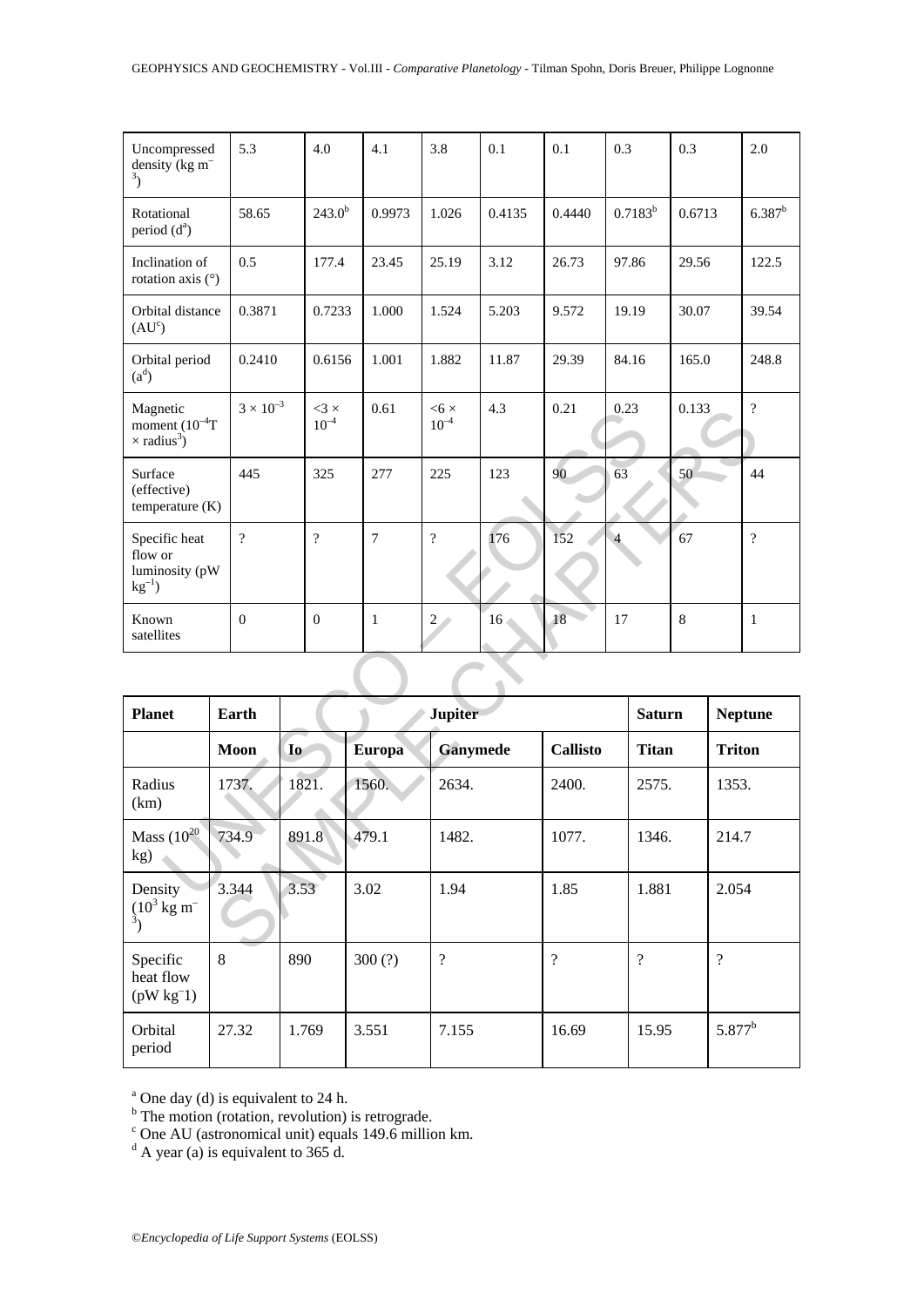The uncompressed density, the density at a pressure of  $10<sup>5</sup>$  Pa and a temperature of 298 K, is model dependent and cannot be given with more then two significant digits.

The rotational periods of the major satellites are equal to their orbital periods. This is known to be the case for all satellites listed except for Titan, for which the rotational period is not (at the time of this writing (2003)) known. For the sake of space, we give four significant digits even for numbers that are known more accurately.

Source: The data have been taken from Lodders K. and Fegley B. Jr. (1998). The Planetary Scientists Companion, New York: Oxford University Press. and from Spohn. (2001). Planetologie, pp. 427–526 in Bergmann-Schäfer, *Lehrbuch der Experimentalphysik*, vol. 7, (ed. W. Raith), Berlin: W. De Gruyter.

> Table 1.A. Properties of the planets B. Properties of major satellites

marative planetology is the science of studying the planets hing general properties and common lines of evolution as well a sifice. It uses the methods of the natural sciences and is strongly parative planetology is not re we planetology is the science of studying the planets by comparing<br>neral properties and common lines of evolution as well as features that<br>uses the methods of the natural sciences and is strongly interdisciplin<br>noons of th Comparative planetology is the science of studying the planets by comparing and finding general properties and common lines of evolution as well as features that are specific. It uses the methods of the natural sciences and is strongly interdisciplinary. Comparative planetology is not restricted to the planets sensu stricto but also considers the major moons of the planets such as Earth's Moon, the major satellites of Jupiter (Io, Europa, Ganymede, and Callisto) (Figure 2), the major Saturnian satellite Titan and, finally Triton, Neptune's major satellite. Other bodies of interest include the yet largely unexplored members of the asteroid belt, the asteroids (see *Planetary Satellites*, *Asteroids, Comets, and Meteors*). The asteroid belt is found between Mars and Jupiter and its members are speculated to be the parent bodies of most meteorites (stones from space found on Earth's surface). These contain rich information about the formation of the solar system, its evolution, and even the evolution of matter before the formation of the solar system.



Figure 2.The four Galilean satellites of Jupiter Io, Europa, Ganymede, and Callisto, shown from left to right © NASA/JPL, available online <http://photojournal.jpl.nasa.gov>.

Comparative planetology and planetology as such are made possible at their present levels only through the exploration of the solar system with space missions. All planets and major satellites except Pluto have been visited at least by a flyby of a robot spacecraft. Others, such as Venus, the Moon, Mars, and Jupiter have been explored by orbiters and/or by landers. The Moon has even been visited by astronauts. There is no room in this article to adequately acknowledge the role of space exploration but it has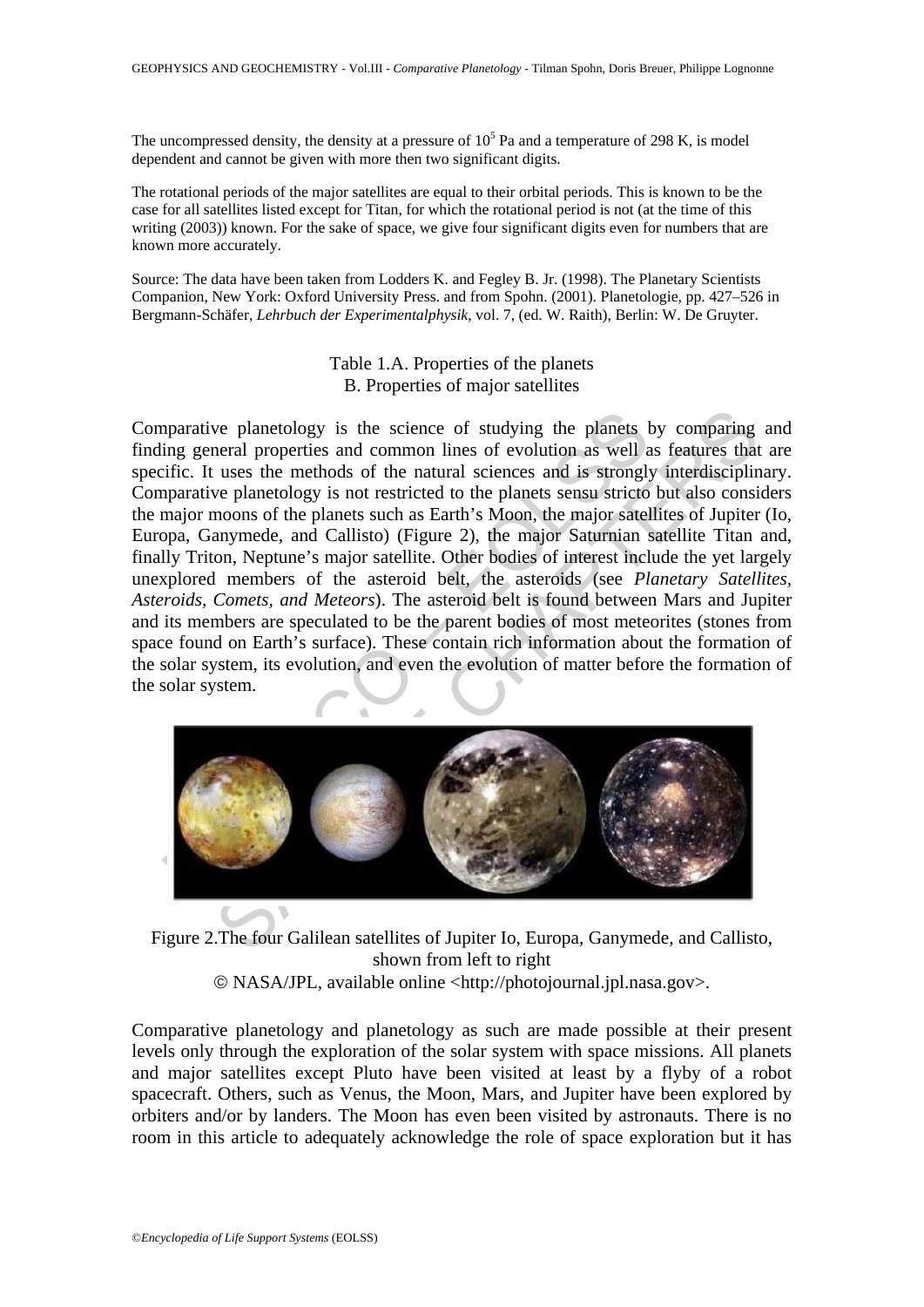turned dim discs in the sky observable with telescopes into worlds of their own rights waiting for exploration.

### **2. Planet and Satellite Orbits and Rotation States**

There are some interesting commonalities between the orbits and rotation states of the planets and their major satellites. The orbits lie mostly in a plane that is defined by Earth's orbital plane, termed the ecliptic, and which is close to the equatorial plane of the Sun. The normals to the actual orbital planes have inclinations relative to the ecliptic normal that are small, only a few degrees. Pluto is the only major exception with an orbital inclination of  $\sim 17^\circ$ . This, together with its orbital eccentricity, small size, and density has led some to believe that Pluto may actually be the biggest known member of the Kuiper belt. The latter is a group of icy bodies mostly between the orbital distances of Neptune and about 40 AU and is the source of the short period comets. The rotation axes of most planets and major satellites are within a few tens of degrees to the vertical to their orbital planes. Notable exemptions are Uranus, whose rotation axis lies almost in its orbital plane, Venus, whose retrograde rotation can be expressed as an inclination of almost 180°, and Pluto, whose inclination is between those of the former two. The reasons for these anomalies are unknown but are sometimes speculated to be attributable to impacts of planet-size bodies on the young planets during the late stage of *accretion*.

Experience. The tauter is a group of the youters atosay occure and substitute of the short period content and about 40 AU and is the source of the short period control of sof most planets and major satellites are within a bent. The latter is a gloup of the youth small of the statellities present the othera is and about 40 AU and is the source of the short period comets. The rotation and anal plane, Notable exemptions are Uranus, whose rotat The rotation and revolution of most planets and moons are mostly prograde. Exceptions are Venus, Uranus, and Pluto whose retrograde rotations can also be described as inclinations of more than 90° of their rotation axes to their orbital plane normals. Another exemption is Triton, whose retrograde orbital motion about Neptune is unusual. Triton, like Pluto, is speculated to have originated in the Kuiper belt and to have been captured into its retrograde orbit by Neptune. There are many more satellites with retrograde orbits. However, these are much smaller than Triton, objects in a size range of only a few hundred km. The rotation periods of the major satellites and of most satellites in general are equal to their orbital periods. This is termed a 1:1 spin–orbit coupling and is believed to be a result of tidal evolution. The planets raise tides on their satellites just as the Moon raises tides on Earth. The gravitational force of the planet then pulls on the tidal bulge of the satellite. This torque will reduce the rotation rate of the satellite should it be greater than its average orbital angular speed and the interaction will end with the observed 1:1 coupling. As a result the satellites present their primaries with mostly the same face at all times.

The planet Mercury is particularly interesting with respect to spin–orbit coupling since it is the only planet that is in such a resonance state. However, its coupling is not 1:1, as one may expect, but 3:2 (compare Table 1). The reason for this somewhat odd ratio (odd because the ratio is not a natural number) is believed to lie with the unusually large eccentricity of Mercury's orbit, which has a value of 0.2. Values of less than 0.1 are more typical. Only Pluto's orbital eccentricity of 0.25 is larger than Mercury's. The large eccentricity causes significant differences to arise between the constant rotational angular velocity and the orbital angular velocity that varies along the orbit. The two angular velocities could only be exactly equal at all times if the orbit were perfectly circular with zero eccentricity. The orbital velocity on an eccentric orbit increases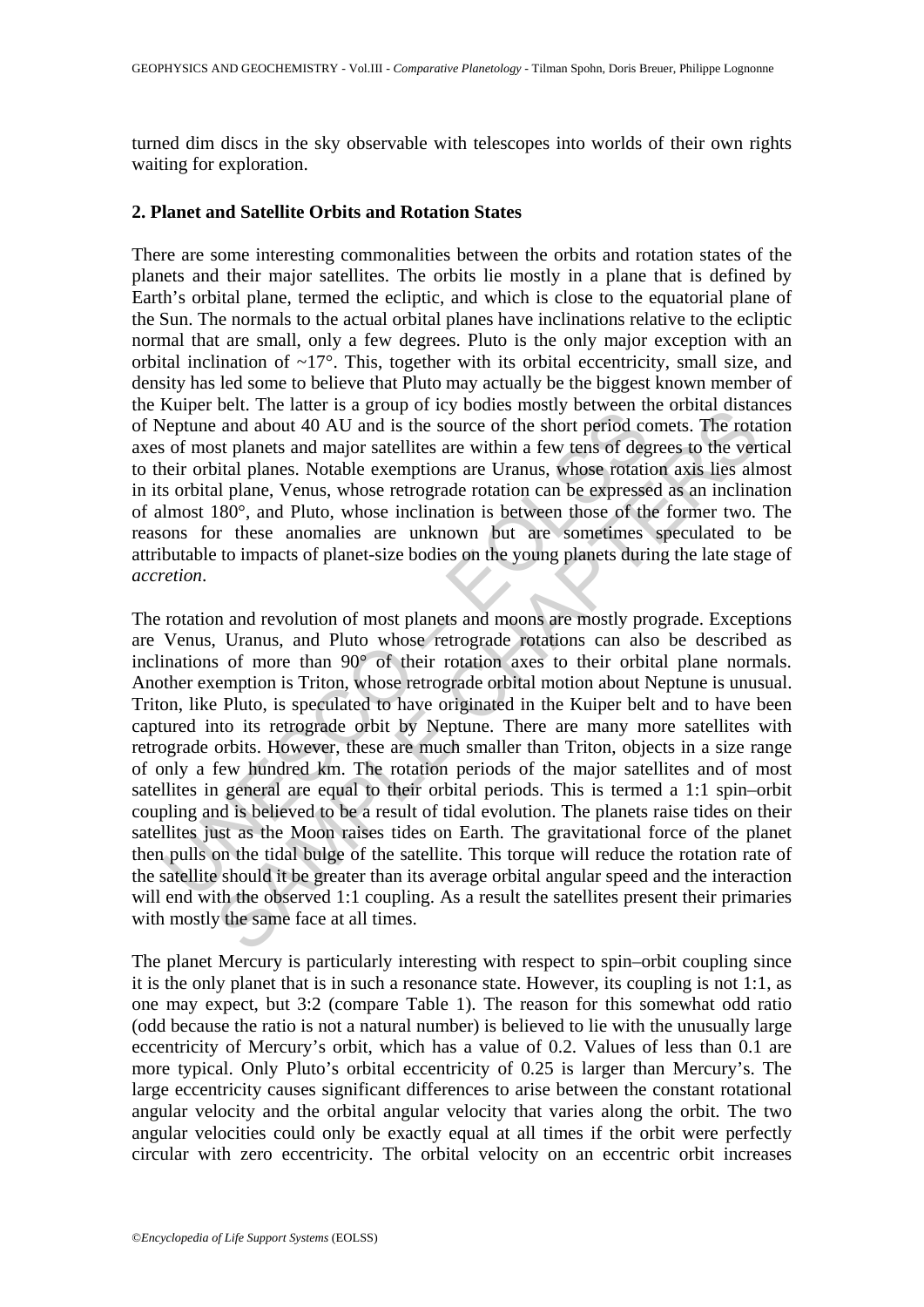towards the *perihelion* (the point of the orbit closest to the Sun) and decreases towards the *aphelion* (the point farthest from the Sun). Mercury's 3:2 resonance now causes the orbital angular velocity to be equal to the rotational angular velocity at perihelion. This minimizes the tidal torque on Mercury and stabilizes the resonance.

in the comparison of the orbital periods in Table 1 shows that<br>
1:2:4. The origin of the Laplace resonance and its stability is<br>
ractions between Jupiter and its three resonant moons. The orbitance as rotational energy is A comparison of the orbital periods in Table 1 shows that these are in rather origin of the Chaplace resonance and its stability is attributed to be stetween Jupiter and its there resonance and its stability is attributed The orbital distances of the planets from the Sun roughly follow a law with the distance of one planet to the sun being roughly twice the distance to its inner neighbor. This rule is called the *Titius-Bode law* and works with Jupiter and Mars only if the asteroid belt is counted as a planet. The origin of the law is little understood and it is a condition to be used as a test for accretion models. Regular relations between orbital distances or periods (the latter two are coupled through Kepler's third law of orbital motion) are not unusual in the solar system, however. The most prominent example is the Laplace resonance between the innermost three major satellites of Jupiter: Io, Europa, and Ganymede. A comparison of the orbital periods in Table 1 shows that these are in ratios of 1:2:4. The origin of the Laplace resonance and its stability is attributed to tidal interactions between Jupiter and its three resonant moons. The orbits expand in the resonance as rotational energy is transferred through tidal interaction from Jupiter to Io and passed on in part to Europa and Ganymede. The tidal interaction and, in particular, the dissipation of tidal energy are believed to be the cause of volcanic activity on Io and of a subsurface ocean on Europa. This ocean is covered by a kilometer to a few tens of kilometers thick ice lid and may even harbor, or may have harbored, primitive forms of life.

TO ACCESS ALL THE **21 PAGES** OF THIS CHAPTER, Visit: http://www.eolss.net/Eolss-sampleAllChapter.aspx

#### **Bibliography**

- - -

Beatty J. K. and Chaikin A. (1999). *The New Solar System*, fourth edition, 421 pp. Cambridge: Cambridge University Press. [A textbook for the nonspecialist and the general reader that introduces the objects of the solar system in stand-alone articles by leading experts in the field.]

Gehrels T., general editor. (1974 and following). *Space Science Series*. Tucson, Arizona: University of Arizona Press. [A series of voluminous textbooks aimed at graduate students and researchers. One volume usually covers a planet or a family of smaller objects such as comets.]

Lodders K. and Fegley B. Jr. (1998). *The Planetary Scientist's Companion*, 371 pp. New York: Oxford University Press. [A rich source of data on solar system objects and planetary materials including relevant fundamental physical constants and chemical data with short introductory articles on planets, major satellite groups, and asteroids.]

Rothery D. A. (1999). *Satellites of the Outer Planets: World In Their Own Right*, second edition, 242 pp. New York: Oxford University Press. [A book for the nonspecialist and the general reader on the many satellites of the giant planets and the subgiants, richly illustrated with Voyager and Galileo images.]